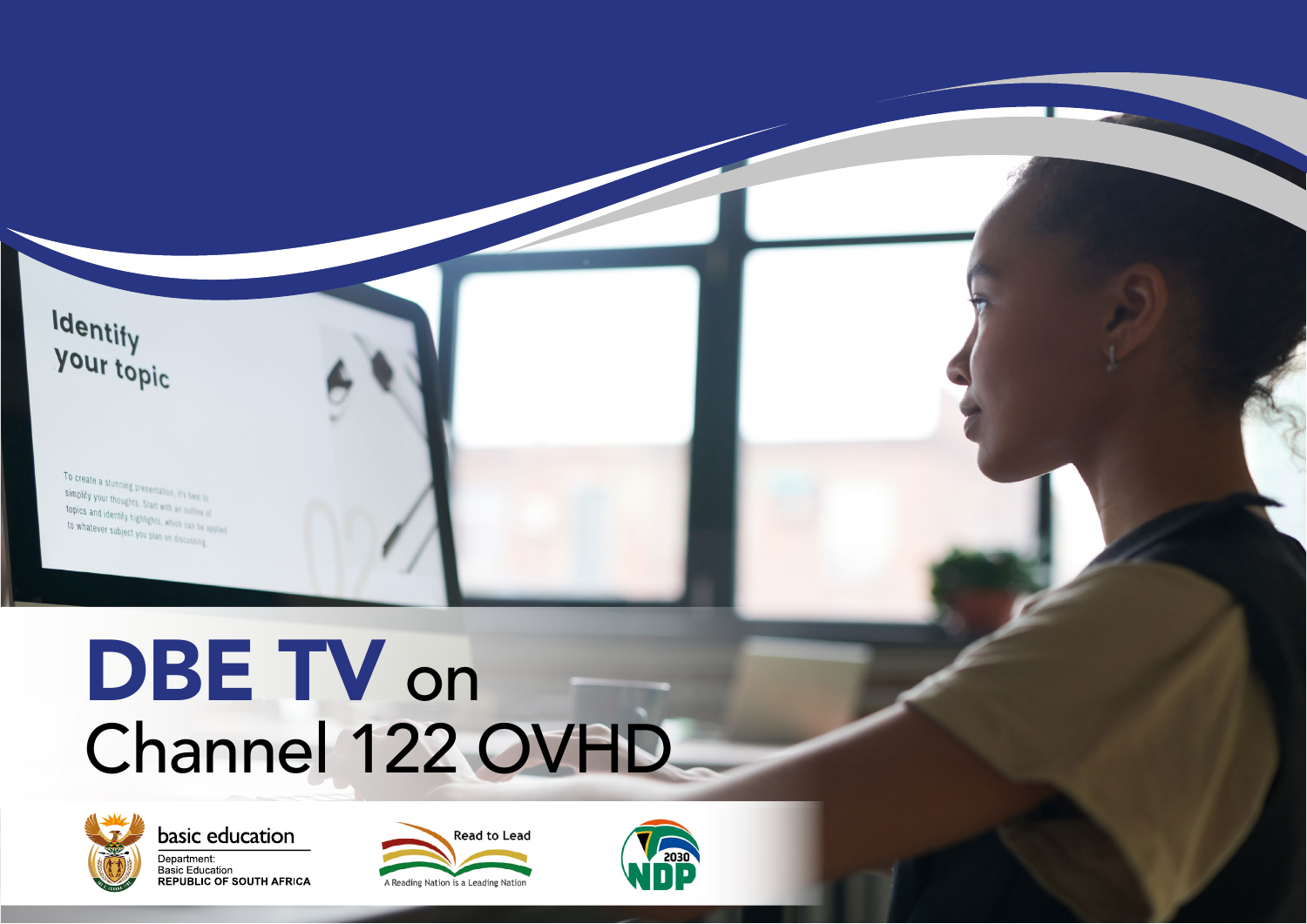## DBE TV on Channel 122 OVHD

In partnership with eMedia Investments, the Department of Basic Education will be broadcasting educational support for learners and teachers on the Openview HD (OVHD) platform – channel 122. This channel is available free of any subscriptions and will broadcast initially for a period of six months from 1 April to 30 September 2020.

## The proposed daily schedule for the first week of broadcast is as follows:

- The focus of the first week of broadcast is to revise Term 1 topics.
- From 12:00 am to 7:00 am there will be revision lessons for Grade 12 learners. We cover only one subject per day to facilitate an easy recordable block. The subjects will rotate through a seven week period. In the first week, Maths is on Monday but in week 2 Maths moves to Tuesday and so on.
- Between 7:00 am to 8:00 am it's time to learn a new Indigenous African language. Each lesson is half an hour.
- From 8:00 am till 12:00 noon, the schedule is dedicated to Grade 12 learners. You can catch 60 minute lessons in Maths, Physical Sciences, Life Sciences, English (FAL), Accounting, Economics and Geography. The focus of these lessons is initially on Term 1 topics. If you master the concepts in these lessons, you'll be ready for Term 2 lessons which will broadcast in future weeks.
- From 12:00 pm till 2:00 pm we have 60 minute lessons for Grade 11 learners in Maths, Physical Sciences, Life Sciences, English (FAL) and Accounting.
- From 2:00 pm till 4:00pm we have 30 minute lessons for Grade 10 learners in Maths, Physical Sciences, Life Sciences, English (FAL) and Accounting.

If you've missed a lesson in the morning or want to re-watch a lesson you can catch the repeat from 4pm to 12 midnight. The lessons from 4:00pm – 8:00 pm is for Grade 12 learners, 8:00pm – 10:00 pm for Grade 11 and 10:00 – 12:00 is for Grade 10. The topics covered are aligned to the CAPS and the Annual Teaching Plan (ATP), and we will start with topics at the beginning of the ATP.

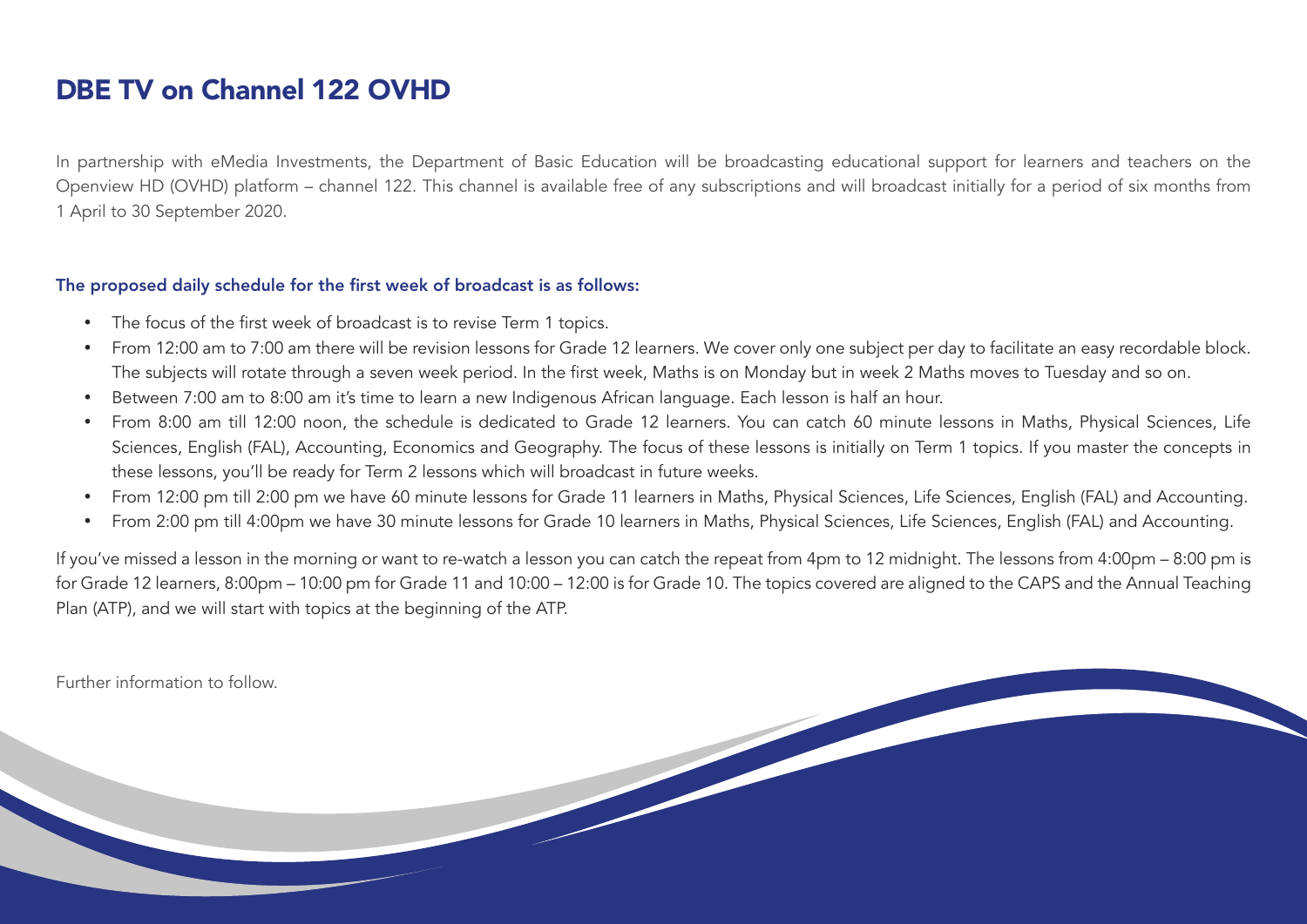| <b>Time</b>                         | <b>Monday</b>                                        |       | <b>Tuesday</b>                                                         |       | Wednesday                                                 |       | <b>Thursday</b>                                                   |       | <b>Friday</b>                                |       | <b>Saturday</b>                                           |       | <b>Sunday</b>                                              |
|-------------------------------------|------------------------------------------------------|-------|------------------------------------------------------------------------|-------|-----------------------------------------------------------|-------|-------------------------------------------------------------------|-------|----------------------------------------------|-------|-----------------------------------------------------------|-------|------------------------------------------------------------|
| <b>Term 1 Revision for Grade 12</b> |                                                      |       |                                                                        |       |                                                           |       |                                                                   |       |                                              |       |                                                           |       |                                                            |
| 0:00                                | Grade 12:<br><b>Mathematics</b>                      | 0:00  | Gr 12 : Physical<br><b>Science</b>                                     | 0:00  | Gr 12: Life<br><b>Sciences</b>                            | 0:00  | Gr 12: English<br>Oral:                                           | 0:00  | Gr 12:<br>Accounting                         | 0:00  | Grade 12:<br><b>Economics</b>                             | 0:00  | Grade 12:<br>Geography                                     |
|                                     | Patterns &<br>Sequences<br>(Revision)                |       | Momentum<br>& Vertical<br>Projectile<br>Motion                         |       | Revising The<br>Code of Life                              |       | Introducing a<br>Speaker                                          |       | Income<br>Statement                          |       | Circular flow<br>of an open<br>economy                    |       | Synoptic charts<br>and Global air<br>circulation           |
| 01:00                               | Grade 12:<br><b>Mathematics</b><br>Similar Triangles | 01:00 | Gr 12 : Physical<br><b>Science</b><br>Revising<br>Organic<br>Chemistry | 01:00 | Gr 12: Life<br><b>Sciences</b><br>Mitosis and<br>Meiosis  | 01:00 | Gr 12: English<br>Language:<br>Passive and<br><b>Active Voice</b> | 01:00 | Gr 12:<br>Accounting<br>Balance<br>Sheet     | 01:00 | Grade 12:<br><b>Economics</b><br>Markets in an<br>economy | 01:00 | Grade 12:<br>Geography<br>Mid-latitude<br>Cyclones         |
| 02:00                               | Grade 12:<br><b>Mathematics</b><br>Geometry          | 02:00 | Gr 12 : Physical<br><b>Science</b><br>Naming                           | 02:00 | Gr 12: Life<br><b>Sciences</b><br><b>Revising Meiosis</b> | 02:00 | Gr 12: English<br>Writing<br>Summaries                            | 02:00 | Gr 12:<br>Accounting<br>Cash Flow            | 02:00 | Grade 12:<br><b>Economics</b><br>Multiplier               | 02:00 | Grade 12:<br>Geography<br><b>Tropical Cyclones</b>         |
|                                     | (Revision)                                           |       | Organic<br>Molecules                                                   |       |                                                           |       |                                                                   |       | Statement                                    |       | effect                                                    |       |                                                            |
| 03:00                               | Grade 12:<br><b>Mathematics</b><br>Trigonometry:     | 03:00 | Gr 12 : Physical<br><b>Science</b><br>Properties                       | 03:00 | Gr: 12 Life<br>Sciences<br>Reproductive                   | 03:00 | Gr 12: English<br>Intensive<br>Reading                            | 03:00 | Gr 12:<br>Accounting<br>Analysis &           | 03:00 | Grade 12:<br><b>Economics</b><br><b>Business</b>          | 03:00 | Grade 12:<br>Geography<br>Factors                          |
|                                     | Compound<br>Angles                                   |       | of Organic<br>Molecules                                                |       | Strategies                                                |       |                                                                   |       | interpretation<br>of financial<br>statements |       | cycles                                                    |       | Influencing South<br>Africa's Climate<br>and Anti-cyclones |
| 04:00                               | Grade 12:<br><b>Mathematics</b>                      | 04:00 | Gr 12 : Physical<br><b>Science</b>                                     | 04:00 | Gr 12: Life<br><b>Sciences</b>                            | 04:00 | Gr 12: English<br>Tips on                                         | 04:00 | Gr 12:<br>Accounting                         | 04:00 | Grade 12:<br><b>Economics</b>                             | 04:00 | Grade 12:<br>Geography                                     |
|                                     | 2D & 3D Trig                                         |       | Reactions<br>of Organic<br>Molecules                                   |       | Human<br>Reproductive<br>Organs                           |       | Reading &<br>Orals                                                |       | Internal<br>control                          |       | Government<br>policy                                      |       | Local Climate                                              |
| 05:00                               | Grade 12:<br><b>Mathematics</b>                      | 05:00 | Gr 12 : Physical<br><b>Science</b>                                     | 05:00 | Gr 12: Life<br><b>Sciences</b>                            | 05:00 | Gr 12: English<br>Language:                                       | 05:00 | Gr 12:<br>Accounting                         | 05:00 | Grade 12:<br><b>Economics</b>                             | 05:00 | Grade 12:<br>Geography                                     |
|                                     | Trigonometry<br>(Revision)                           |       | Revising<br>Organic<br>Chemistry                                       |       | Processes<br>in Human<br>Reproduction                     |       | Passive and<br><b>Active Voice</b>                                |       | Adjustments<br>(revision)                    |       | <b>New</b><br>Economic<br>paradigm                        |       | Fluvial<br>Geomorphology<br>Part 1                         |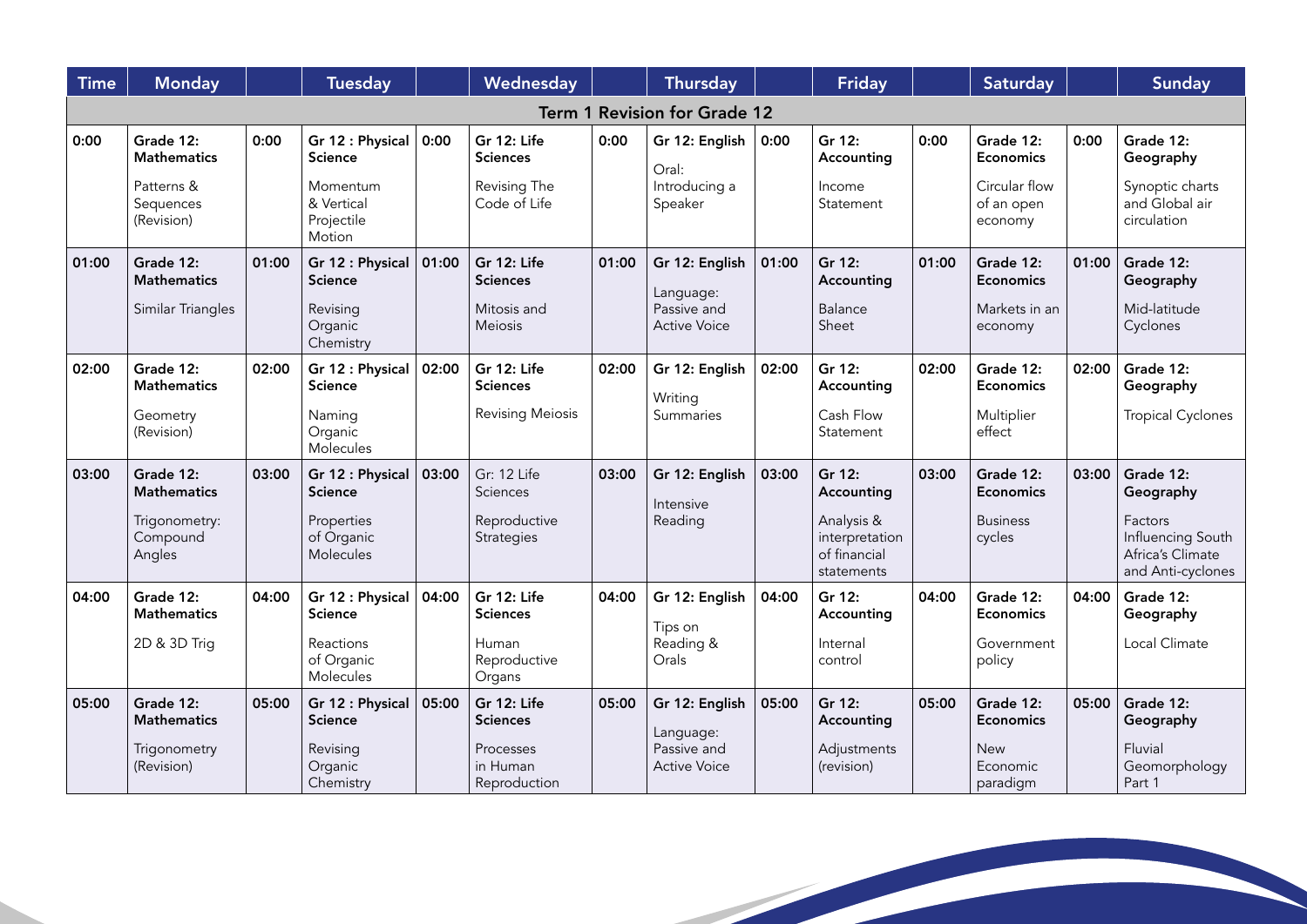| <b>Time</b> | <b>Monday</b>                                                                          |       | <b>Tuesday</b>                                                                       |       | Wednesday                                                           |       | <b>Thursday</b>                                            |       | <b>Friday</b>                                                                    |       | Saturday                                                         |       | Sunday                                                                                         |
|-------------|----------------------------------------------------------------------------------------|-------|--------------------------------------------------------------------------------------|-------|---------------------------------------------------------------------|-------|------------------------------------------------------------|-------|----------------------------------------------------------------------------------|-------|------------------------------------------------------------------|-------|------------------------------------------------------------------------------------------------|
| 06:00       | Grade 12:<br><b>Mathematics</b><br>Term 1 Revision<br>& Consolidation                  | 06:00 | Gr 12 : Physical<br><b>Science</b><br>Momentum<br>& Vertical<br>Projectile<br>Motion | 06:00 | Gr 12: Life<br><b>Sciences</b><br>Revising<br>Reproduction          | 06:00 | Gr 12: English<br>Oral:<br>Introducing a<br>Speaker        | 06:00 | Gr 12:<br>Accounting<br>Income<br>Statement<br>(revision)                        | 06:00 | Grade 12:<br><b>Economics</b><br>The Public<br>Sector            | 06:00 | Grade 12:<br>Geography<br>Fluvial<br>Geomorphology<br>Part 2                                   |
|             | <b>IIAL Programmes</b>                                                                 |       |                                                                                      |       |                                                                     |       |                                                            |       |                                                                                  |       |                                                                  |       |                                                                                                |
| 07:00       | Let's Learn:<br>isiZulu<br>Lesson 1                                                    | 07:00 | Let's Learn:<br>isiXhosa<br>Lesson 1                                                 | 07:00 | Let's Learn:<br>Sepedi<br>Lesson 1                                  | 07:00 | Let's Learn:<br>Setswana<br>Lesson 1                       | 07:00 | Let's Learn:<br>Sesotho<br>Lesson 1                                              | 07:00 | Let's Learn:<br>isiNdebele<br>Lesson 1                           | 07:00 | Let's Learn:<br>Xitshonga<br>Lesson 1                                                          |
| 07:30       | Let's Learn:<br>Tshivenda                                                              | 07:30 | Let's Learn:<br>Sepedi                                                               | 07:30 | Let's Learn:<br>isiZulu                                             | 07:30 | Let's Learn:<br>isiXhosa                                   | 07:30 | Let's Learn:<br>Siswati                                                          | 07:30 | Let's Learn:<br>Setswana                                         | 07:30 | Let's Learn:<br>Sesotho                                                                        |
|             | Lesson 1                                                                               |       | Lesson 1                                                                             |       | Lesson 1                                                            |       | Lesson 1                                                   |       | Lesson 1                                                                         |       | Lesson 1                                                         |       | Lesson 1                                                                                       |
|             |                                                                                        |       |                                                                                      |       |                                                                     |       | <b>Grade 12 Programme</b>                                  |       |                                                                                  |       |                                                                  |       |                                                                                                |
| 08:00       | Grade 12<br><b>Mathematics</b><br>Patterns &<br>Sequences<br>(Revision)                | 08:00 | Grade 12<br>Accounting<br>Income<br>Statement                                        | 08:00 | Grade 12<br><b>Physical Sciences</b><br>Naming Organic<br>Molecules | 08:00 | Grade 12 Life<br><b>Sciences</b><br>Mitosis and<br>Meiosis | 08:00 | Grade 12<br>Physical<br><b>Sciences</b><br>Properties<br>of Organic<br>Molecules | 08:00 | Grade 12<br>English (FAL)<br>Oral:<br>Introducing a<br>Speaker   | 08:00 | Grade 12<br><b>Economics</b><br><b>Business cycles</b>                                         |
| 09:00       | Grade 12<br>English (FAL)<br>Oral: Introducing<br>a Speaker                            | 09:00 | Grade 12<br><b>Mathematics</b><br>Similar Triangles                                  | 09:00 | Grade 12<br>English (FAL)<br>Language:<br>Passive and               | 09:00 | Grade 12<br><b>Mathematics</b><br>Patterns &<br>Sequences  | 09:00 | Grade 12<br><b>Economics</b><br>Multiplier<br>effect                             | 09:00 | Grade 12<br><b>Life Sciences</b><br>Revising The<br>Code of Life | 09:00 | Grade 12 English<br>(FAL)<br>Language: Passive<br>and Active Voice                             |
|             |                                                                                        |       |                                                                                      |       | <b>Active Voice</b>                                                 |       | (Revision)                                                 |       |                                                                                  |       |                                                                  |       |                                                                                                |
| 10:00       | Grade 12<br>Physical<br><b>Sciences</b><br>Momentum<br>& Vertical<br>Projectile Motion | 10:00 | Grade 12 Life<br><b>Sciences</b><br>Revising The<br>Code of Life                     | 10:00 | Grade 12<br>Geography<br>Mid-latitude<br>Cyclones                   | 10:00 | Grade 12<br><b>Economics</b><br>Markets in an<br>economy   | 10:00 | Grade 12<br>Life Sciences<br>Revising<br>Meiosis                                 | 10:00 | Grade 12<br><b>Mathematics</b><br>Geometry<br>(Revision)         | 10:00 | Grade 12<br>Geography<br>Factors<br>Influencing South<br>Africa's Climate<br>and Anti-cyclones |